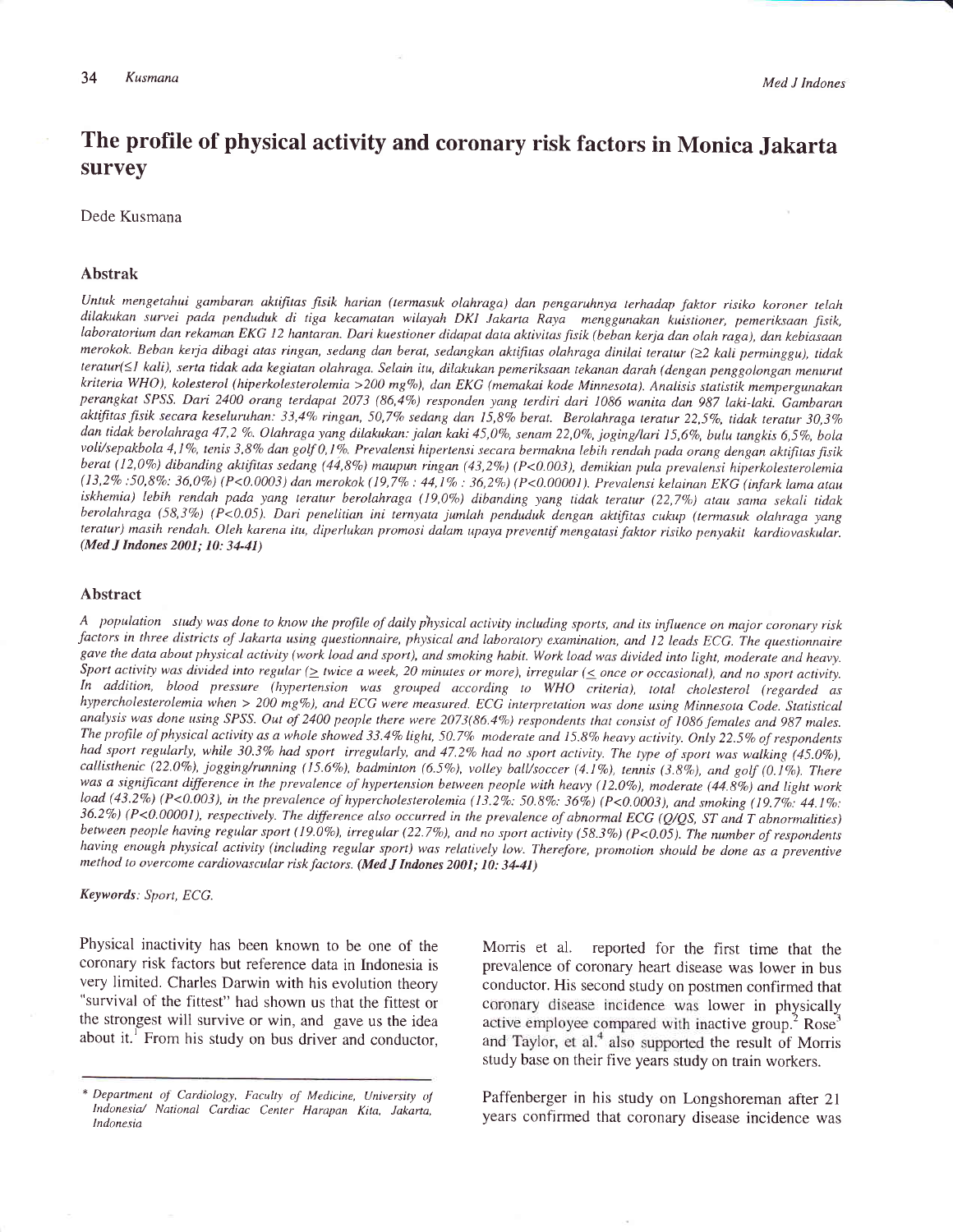lower in men with heavy compared to those with light work load, both in morbidity and mortality. Survival rate was higher in men with heavy compared to those with moderate or light work load.<sup>5</sup> The same result was reported by Paffenberger in his study on Harvard Alumni family. Coronary disease incidence was lower in alumnus who was physically active compared to those who was physically inactive. Minimal physically active was equal with walking 6 kilometers on flat surface or two-block distance, or with climbing two flights of stairs.

In the last decade, Coronary Heart Disease prevalence has decreased in the United States of America. This fact shows us that this decrease is correlated with increased daily physical activity including sport activity.<sup>6-9</sup> In addition, no data showed that increased physical activity would increase morbidity or mortality due to coronary disease incidence, neither in healthy individual nor in coronary heart patient who performed cardiac rehabilitation program.<sup>6-9</sup> To know the profile of physical activity including sport and its influence on coronary risk factors, we did a survey on the population of three districts of South Jakarta.<sup>11-16</sup>

# METHODS

The study was done on the population of Mampang Prapatan, Kebayoran Baru, and Cilandak located in South Jakarta from July 1988 ro December 1988. In this study a complete questionaire was used. In addition, physical examinations, 12-lead electrocardiograms and laboratory examinations were done. A multi stage cluster randomized sampling was done on 57,000 people, and at last 2073 respondents were included in the study. Their age range was 25-64 years, and they consisted of 1086 females and 987 males. Special physical activity questionnaire was used according to Monica Optional Study on Physical Activity, and physical activity was divided into work load and sport activity.

# Work load  $8-10$

Work load was divided into 3 categories :

## Light work load

All kind of job, which is mostly done in sitting position (desk job) and causes no significant haemodynamic changes such as no increase in heart or respiration rate, or sweating, or equivalent with  $3 - 5$  METs/4-6 kcal/10 mVkg/min, is considered as giving light work load.

## Moderate work load

All kind of job which slightly increases heart and respiration rate, and sweating, or equivalent with 5 -7 METs/6-8 k cal/25 ml/kg/min, is considered as giving moderate work load.

# Heavy work load

Job which is mostly done using muscle strength such as laborer, and causes a significant increase in heart and respiration rate, and sweating, or equivalent to more than 7 METs/8 k cal/25 ml/kg/min, is considered as giving heavy work load.

To weigh the work load we use haemodynamic changes caused by respondents' occupation. Govemment employees who did desk job such as writing or doing administration were classified as having light work load. A tailor or a barber or women who served herself in her house were classified as having a moderate work load. A laborer or a fàrmer or a mechanics were classified as having heavy work load.

# Sport activity

According to sport activity the respondents were divided into those who have a sport activity or not. If the respondents were engaged in sport activity, they were turther divided into those having regular and iregular sport. They were regarded as having regular sport if sport was done twice a week for at least <sup>20</sup> minutes each or more, and they were regarded as having irregular sport, if it was done once a week or occasionally. In addition, each sport activity was stated, such as calisthenics, walking, jogging, running, badminton, soccer, volleyball, golf, martial art, and others.

Coronary risk factor included in this study was hypertension (the blood pressure was grouped according to WHO criteria), hypercholesterolemia (the respondents were regarded as having hypercholesterolemia if their cholesterol levels were  $>200$  mg%), and smoking. Electrocardiogram was evaluated according to Minnesota code.<sup>17-19</sup> Statistical analysis was performed using computer SPSS package.

# RESULTS

## Work load

The distribution of respondents based on occupation and sex is shown in Table l.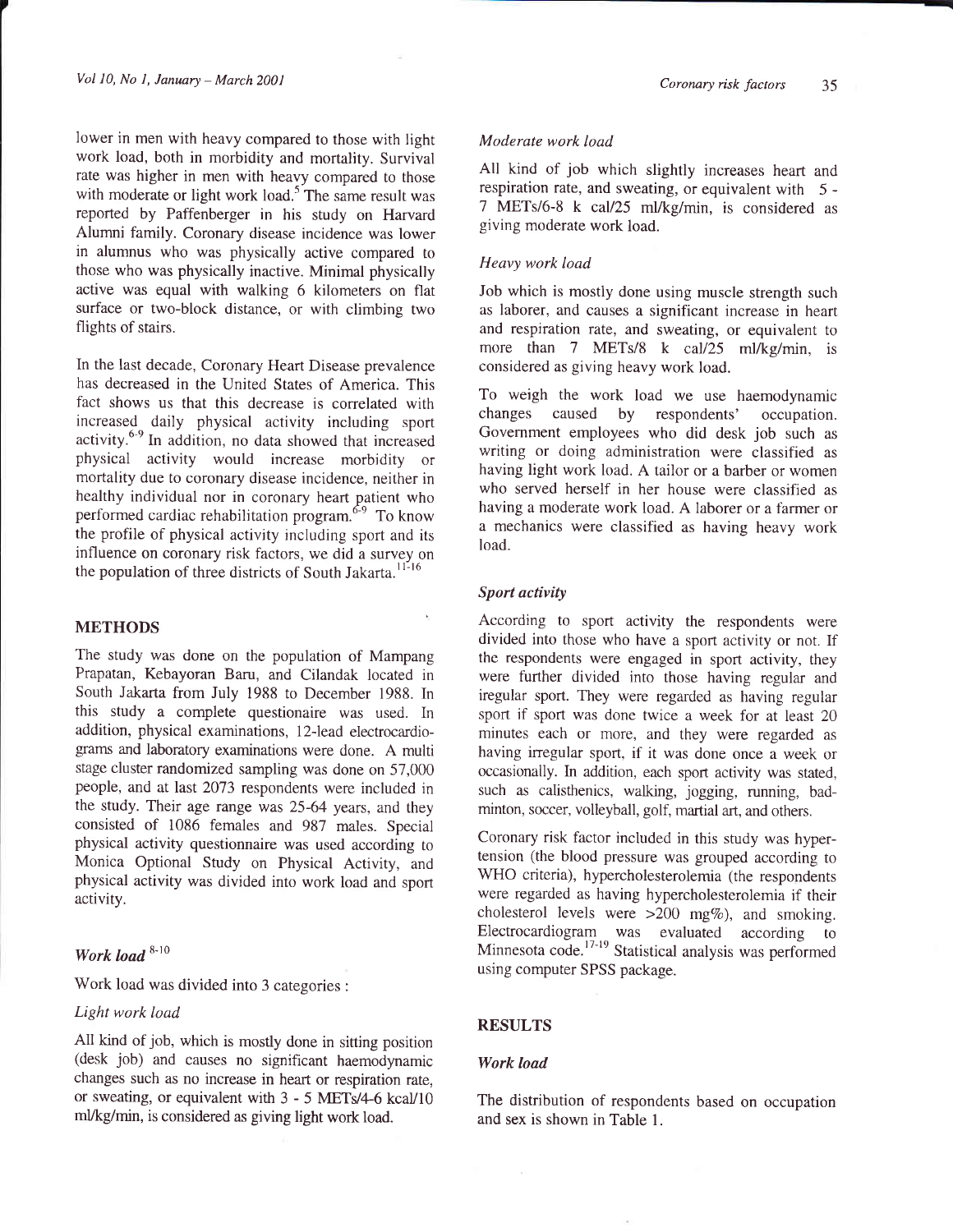|  | Table 1. Distribution of respondents based on occupation and |  |  |  |
|--|--------------------------------------------------------------|--|--|--|
|  | sex                                                          |  |  |  |

| Oc        | Male        | Female      | Total       |
|-----------|-------------|-------------|-------------|
| <b>GE</b> | 202 (20.5%) | 68 (6.3%)   | 270 (13%)   |
| P         | 332 (33.6%) | 50 (4.6%)   | 382 (18.4%) |
| M         | 127 (12.9%) | 70 (6.5%)   | 197 (9.5%)  |
| B         | 122 (12.4%) | 58 (5.3%)   | 180 (8.7%)  |
| R         | 85 (8.5%)   | $7(0.6\%)$  | 91 (4.4%)   |
| F         | 28 (2.8%)   | $4(0.4\%)$  | $32(1.5\%)$ |
| S         | $16(1.6\%)$ | $5(0.5\%)$  | $21(1.0\%)$ |
| Н         | $4(0.4\%)$  | 795 (73.3%) | 799 (38.6%) |
| J         | $72(7.3\%)$ | 28 (2.6%)   | 100 (4.8%)  |
| Total     | 987 (100%)  | 1085 (100%) | 2072 (100%) |

Oc=Occupation, GE=Govemment employee; P=Private, M= Merchandiser, B= Businessman, R= Retired, F= Farmer, S= Student, H= Housekeeping, J=Jobless

Based on gender difference, men have both more variable and heavy job (with the exeption of housekeeping) compared to women.

Based on gender difference it is apparent that there were more men working for each type of job compared to women. The same was true for those that did not work, with the exception of housekeeping. However, there were also men who did housekeeping.

Men who were not working were  $7.3\%$ , while women were only 2.6%, it seems that women are easier to get jobs than men, although most women had housekeeping job.

As a whole, based on work load, about  $33.4\%$ ,  $50.7\%$ and 15.8% of the respondents had light, moderate and heavy job respectively (Figure 1).



Figure I. Distribution of respondents based on work load (n=2071)

# Sport activity

About  $22.5\%$ ,  $30.3\%$ , and  $47.2\%$  of respondents did regular, irregular and no sport activity, respectively (Figure 2).



Figure 2. Distribution of respondents based on sport activity  $(n=2071)$ 

The type of sport done was shown in Figure 3. Based on sex difference, more men do regular and irregular sport compared to women (Figure 4).



Figure 3. Distribution of respondents based on type of sport  $(n=1087)$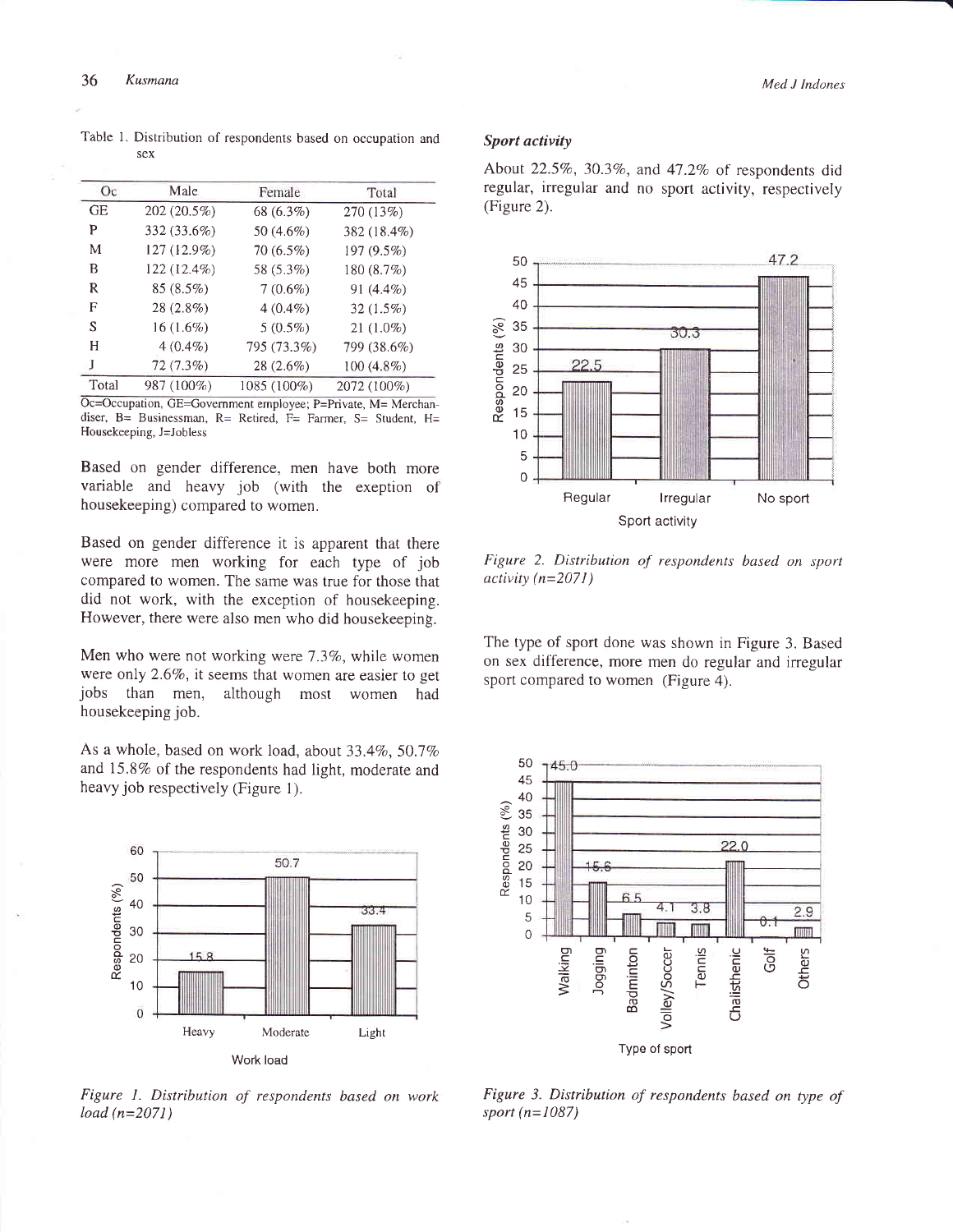

Figure 4. Distribution of respondents based on sporl activity and sex  $(n=2071)$ 

Calisthenics was mostly done by women, but jogging/running, badminton, volley ball/soccer, and tennis were mostly done by rnen (Table 2).

Table 2. Distribution of respondent base on type of sport and sex

| TS        | Male         | Female      | Total        |
|-----------|--------------|-------------|--------------|
| W         | $275(4.1\%)$ | 214 (50.2%) | 489 (45.0%)  |
| <b>JR</b> | 138 (20.9%)  | $32(7.5\%)$ | 170 (15.6%)  |
| C         | 93 (14.1%)   | 146 (34.3%) | 239 (22.0%)  |
| B         | 59 $(8.9\%)$ | $12(2.8\%)$ | $71(6.5\%)$  |
| V         | $36(5.4\%)$  | $9(2.1\%)$  | 45 $(4.1\%)$ |
| Т         | $35(5.3\%)$  | $6(1.4\%)$  | 41 $(3.8\%)$ |
| G         |              | $(0.2\%)$   | $1(0.1\%)$   |
| Ω         | $25(3.8\%)$  | $6(1.4\%)$  | $31(2.9\%)$  |
| Total     | 661 (100%)   | 426 (100%)  | 1087 (100%)  |

TS=Type of Sport, W=Walking, JR=Jogging/Running, C=Calisthenics, B=Badrninton, VS=Volley/Soccer, T=Tennis, G=Golf, O=Orhers

Regular sport activity of male respondents increased with age, but in female these was no change in regular sport activity (Figure 5 and 6).

# Correlation between physical activities and risk factors

## Correlation between work load and smoking

Smoking habit was correlated with work load. Respondents who smoked regularly tended to have lighter work load (Figure 7).

Statistical analysis showed significance difference (P<0.00001) in the percentage of respondents having heavy, moderate and light work load among smokers (Figure 7).



Figure 5. Distribution of respondents based on regular activity correlated with age in male  $(n=986)$ 



Figure 6. Distribution of respondents based on regular activity correlated with age in female  $(n=1085)$ 



Figure 7. Distribution of respondents based on workload among regular smokers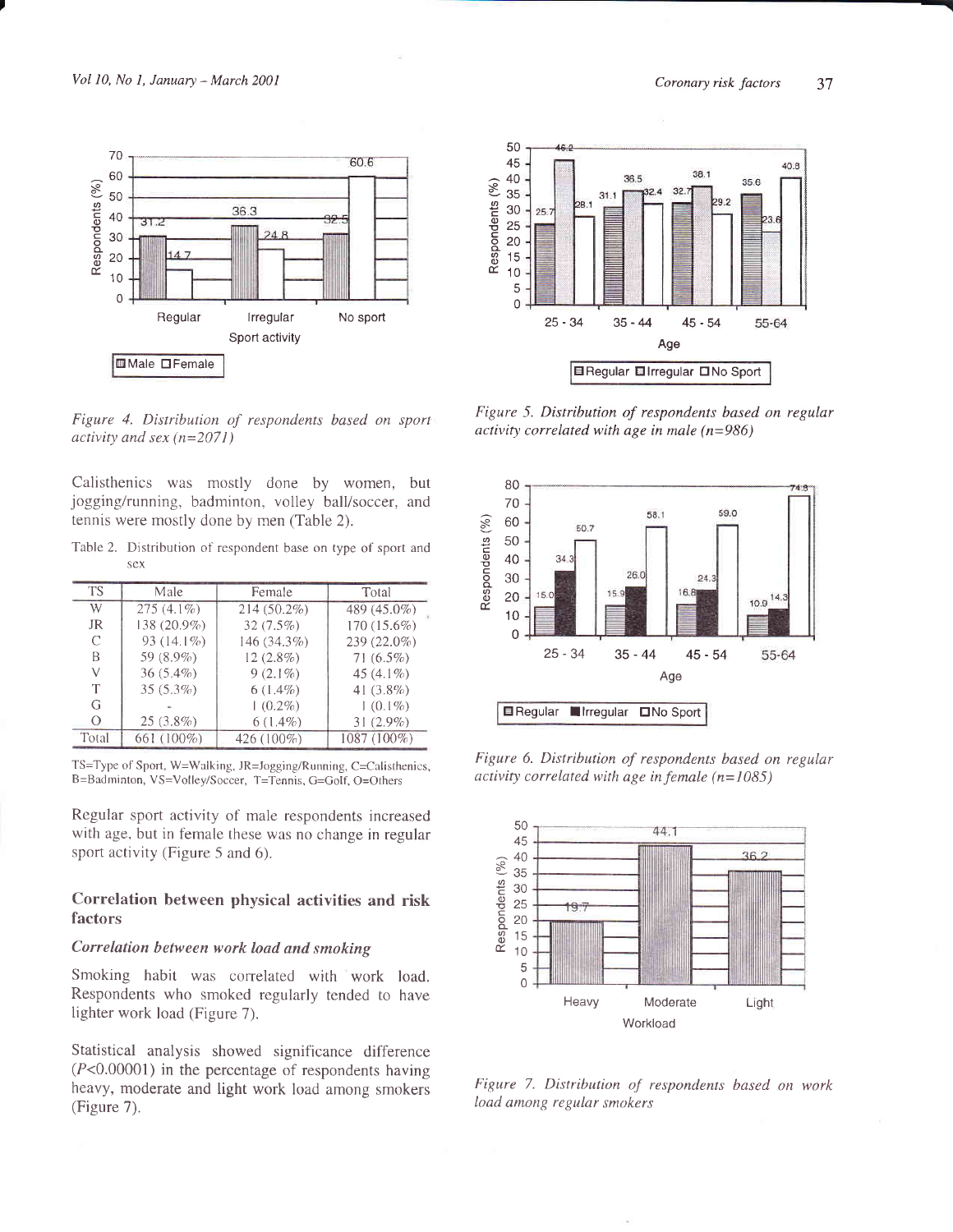#### **Calisthenics**

Respondents who did calisthenics exercise regularly, 45.6%, 47.7%, and  $6.7\%$  of them had light, moderate, and heavy work load, respectively.

#### Tennis

Respondents who did tennis, 56.1%, 39%, and 4.9% of them had light, moderate, and heavy work load, respectively.

#### Badminton

Respondents who did badminton,  $39.4\%$ ,  $40.8\%$ , and 19.7% of them had light, moderate, and heavy work load, respectively.

## Volley and soccer

Respondents who played volley and soccer, 37.8%, 46.7%, and 15.6% of them had light, moderate, and heavy work load, respectively.

#### Golf

Unfortunately only I woman played golf and she had light work load.

As a whole, between the various kind of sports there were significant diffèrences in the percentage of respondents having light, moderate, and heavy work load (*P<*0.0035).

# Correlation between sport activity and abnormal BCG

Among the respondents, 211 had abnormal ECG according to Minnesota Code (Q/QS, ST and T).

Q/QS was observed in 17 respondents who had sport regularly, 12 respondents who had sport inegularly, and 30 respondents who had no sport activity.

ST was observed in 15 respondents who had sport regularly, 17 respondents who had sport irregularly, and 31 respondents who had no sport activity.

T was observed in 8 respondents who had sport regularly, 19 respondents who had sport irregularly, and 42 respondents who had no sport activity.

This study showed that sport activity had a protective effect (less abnormal ECG), and statistical analysis showed a significant difference between respondents having regular, irregular and no sport activity in the occurance of abnormal ECG ( $P < 0.05$ ) (Figure 11).

# DISCUSSION

Until recently, common coronary risk factors, i.e. hypertension, hyperlipidemia, diabetes mellitus, smoking, obesity, and stress are well studied in Indonesia as well as abroad. However, physical activity was neglected.



Figure 11. Correlation between sport activity and abnormal  $ECG (n=211)$ 

This study showed that physical activity including sport had a good effect on coronary risk factors.

The profile of work load as a whole was  $33.4\%$  light, 50.7% moderate, and 15.8% heavy. The population in metropolitan city had more light and moderate work load. According to gender, more male had heavy work load than female  $(17.3\% : 14.3\%)$ , and more female had light or moderate work load than men.

The prevalence of respondents who had regular sport was only  $22.5\%$ , while  $30.3\%$  had irregular and 47.2% had no sport activity. It means that physical inactivity occurred in a high percentage of the population. From this data we have to encourage the people to exercise more regularly.

In this study, there was a significance difference in the prevalence of hypertension in people who had heavy work load  $(12.0\%)$  compared with moderate  $(44.8\%)$ and light work load  $(43.2\%)$  ( $P<0.003$ ).

In various studies, physical activity have shown to reduce overweight, maintain body weight, reduce peripheral resistance and decrease blood pressure.

There was a significant difference in the prevalence of hypercholesterolemia in respondents who had heavy work load  $(13.2\%)$  compared with moderate  $(50.8\%)$ and light work load  $(36.0\%)$   $(P<0.0003)$ . Physical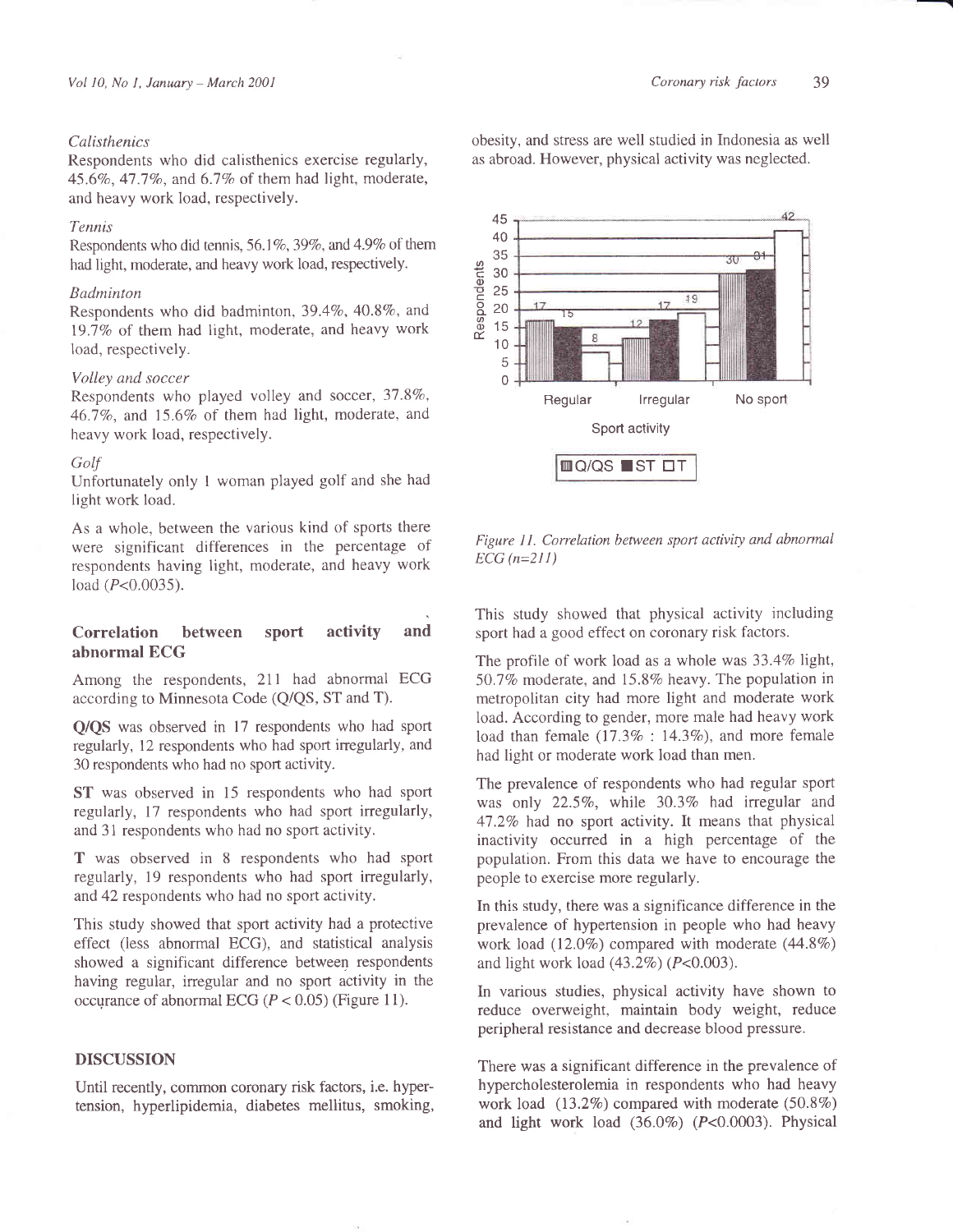activity increases metabolism as a whole including lipid metabolism, and decrease cholesterol level.

Also there was a significant difference in the prevalence of smoking in people who had heavy work load (19.7%) compared with moderate  $(44.1\%)$  and light  $(36.2\%)$  work load  $(P<0.00001)$ . It was surprising that heavy job decreased the prevalence of smoking; it seemed that people with light work load had more opportunity to smoke compâred with those with heavy work load.

In addition, in this study, sport activity had <sup>a</sup> protective effect against the occurrence of abnormal ECG. Recent data have shown that regular sport will enhance endothelial function and prevent atherosclerotic process.<sup>20-22</sup>

This study revealed that heavy physical activity and regular sport reduced the prevalence of hypertension, hypercholesterolemia, smoking, and abnormal ECG. This study supports the result of Morris and Paffenberger. Heavy physical activity and regular sport reduced coronary heart disease prevalence through decreasing coronary risk factors.

The prevalence of population who had heavy work load was 15.8  $\%$ , and who did regular sport was 22.5%, this means that only 38.3 % of the population had enough physical activity, so we have to encourage the other  $61.7\%$  to change their daily activity by working hard or doing regular sport.

Regular walking should be introduced widely since childhood, because it is very easy and cheap, and the government should increase the sidewalks for people to walk, and forbid the use of side walks by street vendors.

From the different kinds of sports, walking, jogging/ running, and calisthenics, which are inexpensive and easy to do, are the most popular. What is needed is the encouragement to be more physically active and do regular sports for those with light to moderate work load. For those who have heavy work load, sport is not a must, but if needed they can do light sport such as calisthenics.

The government's campaign for the community to motivate them to do sport with the motto: "no day without sport" should perhaps be added to "regular and continuous sport." Another campaign should also be added: "run if you can, or at least walk, and if it is not possible, then do calisthenics."

-t

In conclusion, the number of respondents engaged in physical activity including sport was low. Heavy physical activity and regular sport were related to less prevalence of hypertension, hypercholesterolemia and abnormal ECG.

Physical activity including sport should be promoted especially those that are inexpensive and relatively easy, such as calisthenics, walking, jogging and running

## Acknowledgement

The author appreciated very much the support of Monica Jakarta Research Team (Prof Dr. R. Boedhi Darmojo,Pl-Research Department of Faculty of Medicine, University of Diponegoro, Dr.dr. Budhi<br>Setianto, dr. Sutedjo, Dr. dr. Fadilah Suparidr. Sutedjo, Dr. dr. Fadilah Supari-Department of Cardiology, Faculty of Medicine, University of Indonesia/National Cardiac Center Harapan Kita, dr. Andradi-Department of Neurology, Faculty of Medicine, University of Indonesia/General Hospital Cipto Mangunkusumo, dr. Lucia Tarigan-Research and Depevelopment of Ministry of Health), the Director of National Cardiac Center, doctors, nurses and paramedic personnel who participated in this study.

#### **REFERENCES**

- l. Charles Darwin. Encyclopedia Americana. International edition. Volume 8. Danbury: Americana, 1980.
- 2. Morris JN, Heady JA, Raffle PAB, Roberrs CG, parks JN. Coronary heart disease and physical activity of work. Lancet 1953; 2: 1053-120.
- 3. Rose G. Physical activity and coronary heart disease, symposium on the meaning of physical fitness. proc <sup>R</sup> Soc Med 1969; 62: 1183.
- 4. Taylor HL, Bleckburn H, Keys A, Parlin RW, Vasques C, and Pucher T. Death rates among physically active and sedentary employees of the railroad industry. Amer <sup>J</sup> Public Health 1962; 52:1697-707.
- 5. Parffenberg RS Jr, Laughlin ME, Gima AS. Work activity of longshoremen as related to death from coronary heart disease and stroke. New Eng J Med. 1970; 282: 1109-14.
- 6. Sanne H, Rydin C. Feasibility of a physical training program. Acta Med Scan 1973; 551 (suppl): 59.
- 7. Kusmana D, Kasim M, Abdusalam. Evaluasi program kesegaran jasmani (Physical fitness) dari karyawan suatu pemerintah daerah selama satu tahun koperki ke II, Surabaya 1978.
- 8. Wenger NK, Hllerstein HK. Rehabilitation of the coronary patient. Second edition. New York: Willey medical, 1988.
- 9. Kusmana D, Sani A, Baraas F, Joesoef AH, Solih M, Darmono T. Program rehabilitasi jantung, Modifikasi RSJHK. In: Buku kumpulan makalah rehabilitasi dan